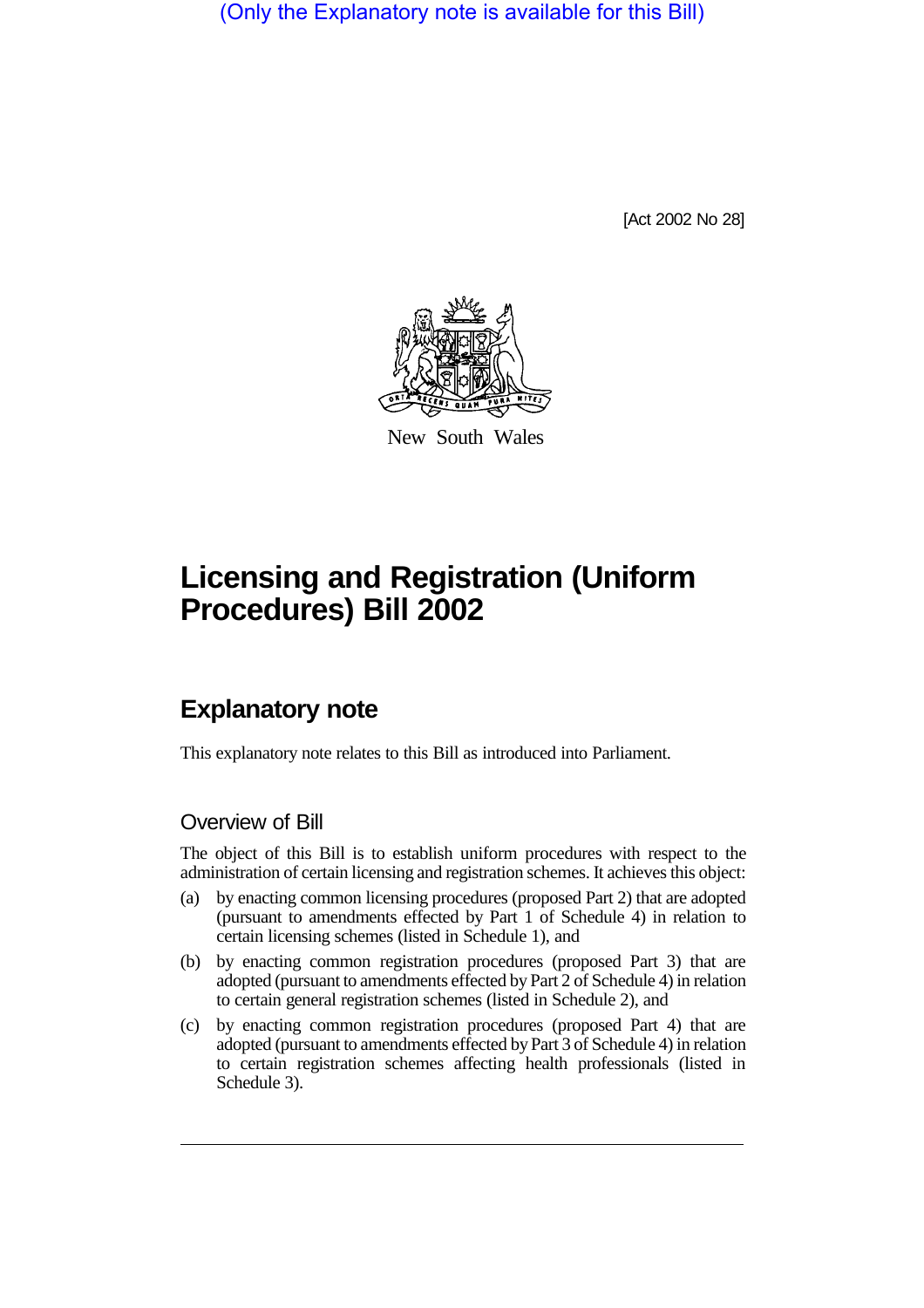Explanatory note

The Bill also makes consequential amendments to other Acts and statutory rules (Part 4 of Schedule 4) and contains a Schedule of savings, transitional and other provisions (Schedule 5).

Outline of provisions

### **Part 1 Preliminary**

**Clause 1** sets out the name (also called the short title) of the proposed Act.

**Clause 2** provides for the commencement of the proposed Act on a day or days to be appointed by proclamation. The clause enables a provision of Schedule 1, 2 or 3 to be commenced differently for different Acts and statutory rules and different provisions of different Acts and statutory rules and enables a provision of Schedule 4 to be commenced differently so as to commence the amendments effected by the provision on different days.

## **Part 2 Uniform licensing procedures**

This Part establishes uniform procedures for licensing schemes. For the purposes of the proposed Part, a licence is taken to include a permit, approval, certificate, exemption or other such authority. The provisions of the proposed Part are supplemented, and occasionally modified as a consequence of the amendments made by Part 1 of Schedule 4, by the provisions of the legislation under which each individual licensing scheme is established.

#### **Division 1 Preliminary**

**Clause 3** applies the proposed Part to licensing schemes arising under the legislative provisions referred to in Schedule 1. It also enables that Schedule to be amended by any statutory rule that establishes, amends or repeals a licensing scheme. That Schedule can, of course, be amended by any Act that establishes, amends or repeals a licensing scheme without the need for any express provision to that effect in the proposed Act. The clause further provides that the proposed Act is to give way to any licensing legislation in the event of any inconsistency between the proposed Act and that legislation, and further provides that the proposed Act does not limit or otherwise affect mutual recognition legislation.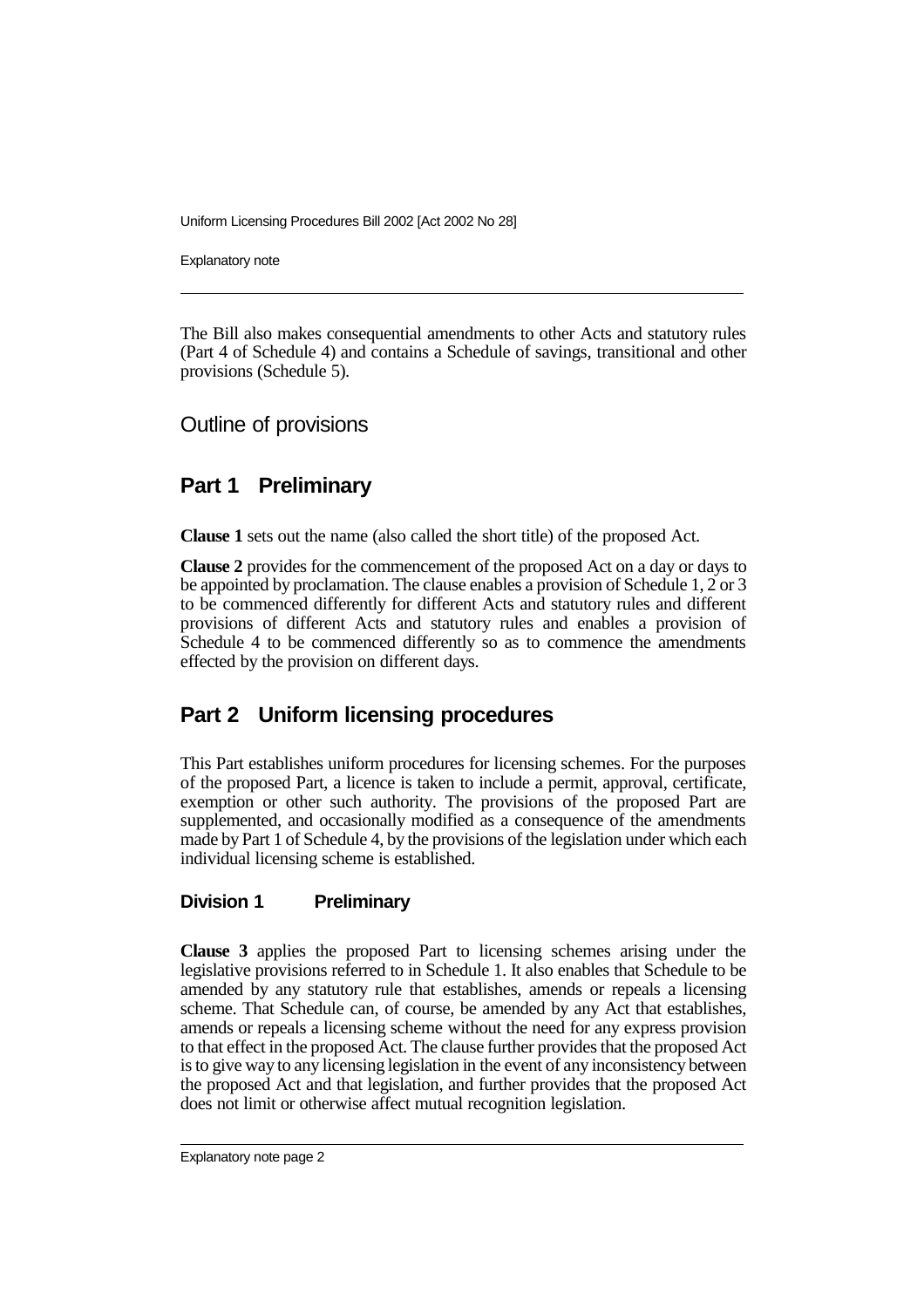Explanatory note

**Clause 4** defines certain words and expressions for the purposes of the proposed Part.

**Clause 5** provides for the proposed Part to bind the Crown.

#### **Division 2 Applications**

**Clause 6** enables an application for the granting of a licence to be made by any individual, partnership or corporation.

**Clause 7** enables a licensee to apply for the amendment of the licence, but only if the relevant licensing legislation allows licences to be amended.

**Clause 8** enables a licensee to apply for the transfer of the licence, but only if the relevant licensing legislation allows licences to be transferred.

**Clause 9** enables a licensee to apply for the renewal of the licence at any time while the licence is in force.

**Clause 10** enables a licensee to apply for the restoration of the licence at any time after the licence has expired.

**Clause 11** enables a licensee to apply for the replacement of the licence if the licence is lost, damaged or destroyed.

**Clause 12** sets out the procedure for making an application, and expressly authorises applications to be made either in writing or by means of electronic communication.

**Clause 13** provides for the payment of fees in connection with an application, and reduces any fee payable for processing the application where the application is made by means of electronic communication.

#### **Division 3 Determination of applications**

**Clause 14** allows the relevant licensing authority to require an applicant to provide further information in relation to, or evidence in support of, an application, and allows it to refuse to deal with the application if the required information or evidence is not provided.

**Clause 15** sets out the procedure to be followed for advertising applications where the relevant licensing legislation requires them to be advertised.

**Clause 16** enables an applicant to withdraw an application.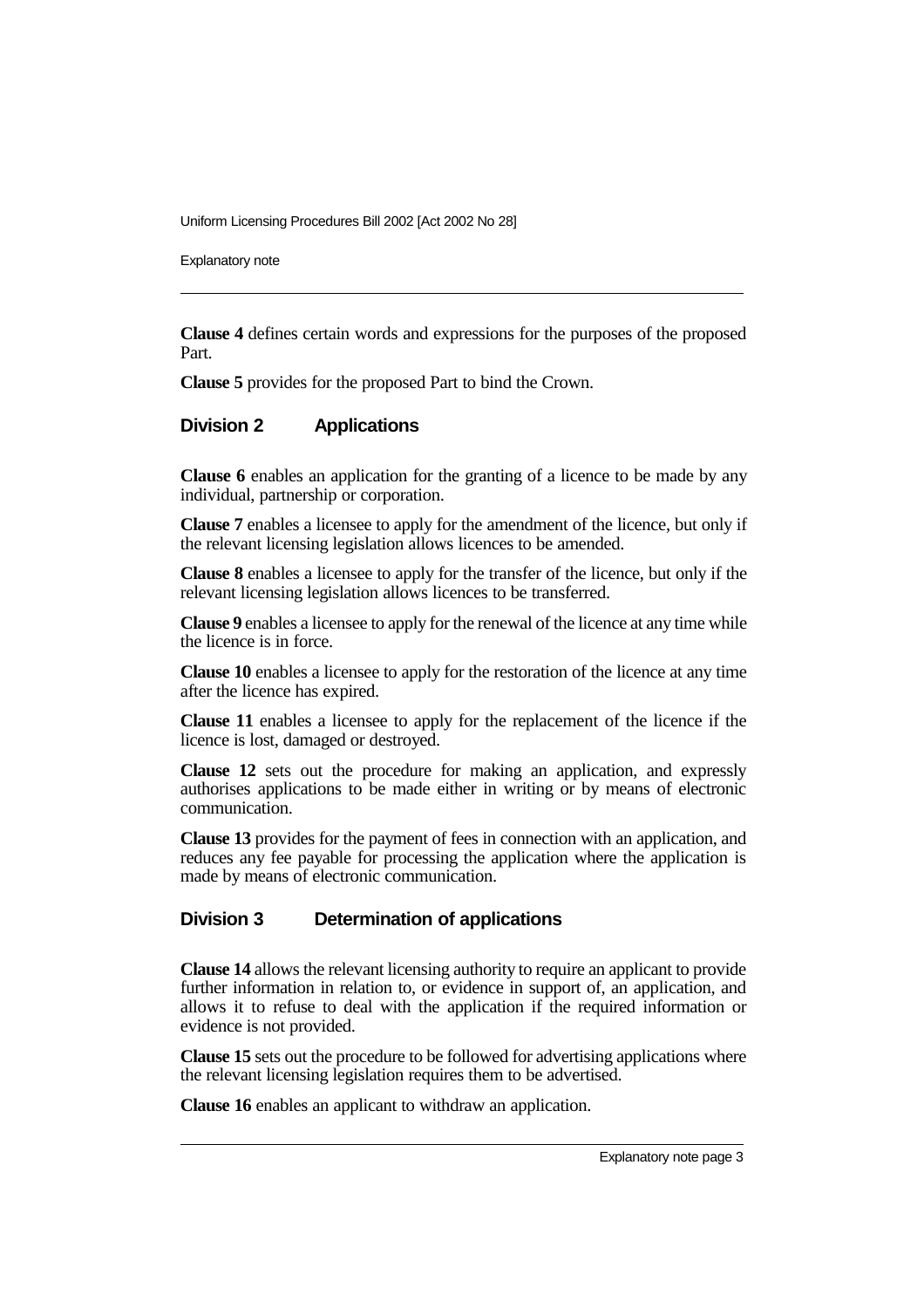Explanatory note

**Clause 17** provides that an application that has not been determined within 28 days after it was made is taken to have been refused for the purposes of any right of review. Certain periods are discounted from the calculation of the 28-day period, being periods during which the licensing authority is unable to deal with the application because of (for example) an unfulfilled request for further information from the applicant.

**Clause 18** requires a licensing authority to determine an application by granting the application, either conditionally or unconditionally, or by refusing the application.

**Clause 19** requires a licensing authority to notify the applicant of its decision on an application and, if the applicant (or, in the case of an advertised application to which there have been objections, any objector) so requests, to notify the applicant (or objector) of its reasons for the decision.

**Clause 20** sets out the manner and form in which a licence must be issued.

**Clause 21** states when a licence commences and the period for which it has effect. In particular, it extends the period of a licence for which an application for renewal has been made until the date the application is determined.

**Clause 22** provides for the refund of certain fees if an application is refused.

**Clause 23** provides the applicant (and, in the case of an advertised application, an objector) with a right of review by the Administrative Decisions Tribunal in respect of a licensing authority's decision on an application.

#### **Division 4 Administration of licensing schemes**

**Clause 24** makes it a condition of a licence that the licensee must notify the relevant licensing authority of certain matters as they occur and, in the case of a continuing licence (that is, a licence that has no fixed term), must periodically notify the licensing authority that specified particulars with respect to the licensee remain unchanged.

**Clause 25** makes it a condition of a continuing licence that the licensee must periodically pay a licence administration fee to the relevant licensing authority.

**Clause 26** enables a licensing authority to issue evidentiary certificates as to certain matters, such certificates being admissible in legal proceedings as to the matters to which they certify.

**Clause 27** provides for the manner in which a licensing authority may serve notices on a person for the purposes of the proposed Act and, in particular, specifies when such a notice may be served by means of electronic communication.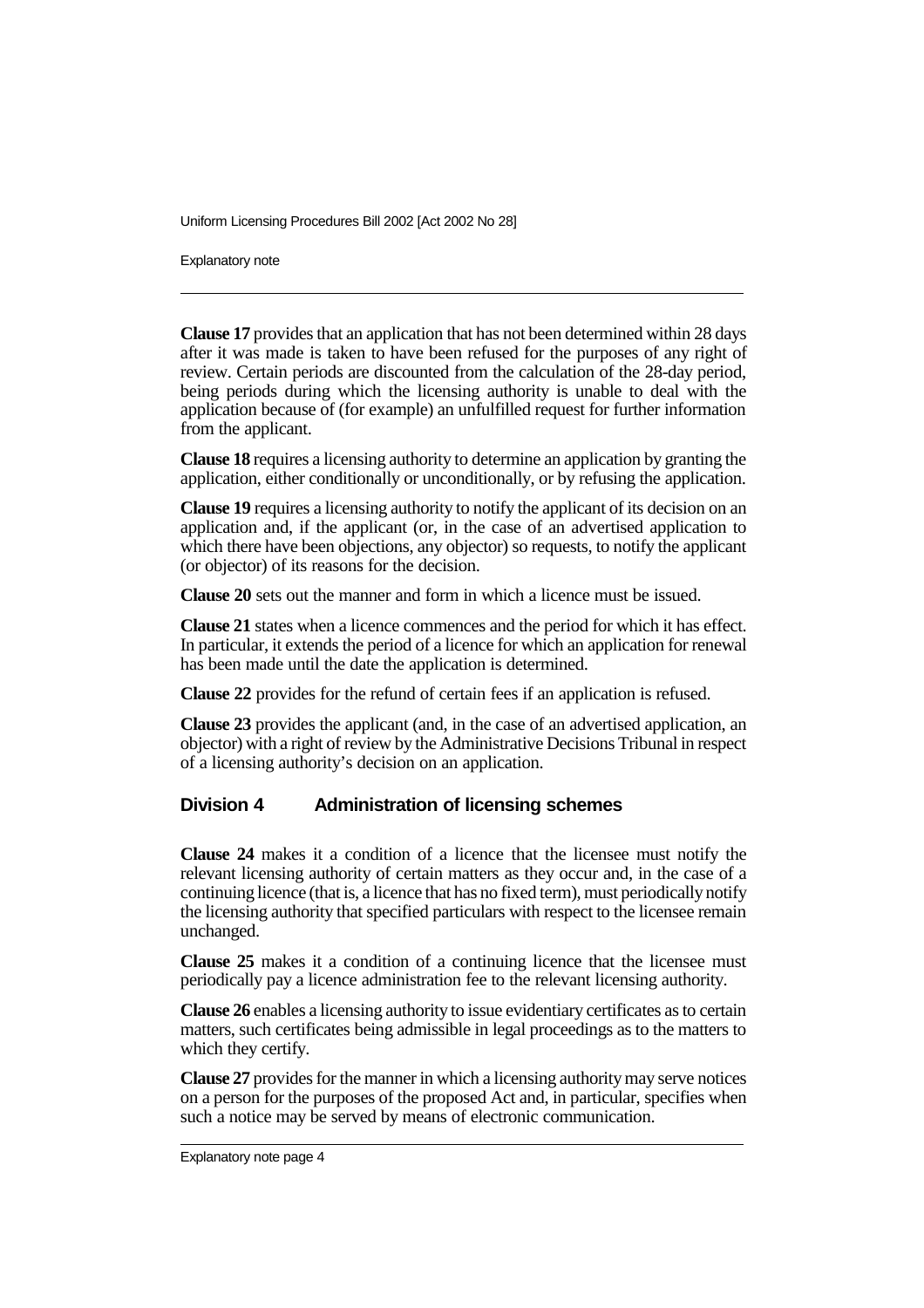Explanatory note

**Clause 28** enables applications to be sent by facsimile, and gives the facsimile signature on such an application the same effect as an original signature.

**Clause 29** enables a licensing authority to recover any unpaid fees as a debt in any court of competent jurisdiction.

**Clause 30** allows a licensing authority's functions under the proposed Part to be exercised on its behalf by its principal officer or by any other person whom it may authorise.

**Clause 31** applies sections 13 and 14 of the *Electronic Transactions Act 2000* to electronic communications made for the purposes of the proposed Part.

### **Part 3 Uniform registration procedures**

This Part establishes uniform procedures for registration schemes (other than registration schemes with respect to health professionals, which are dealt with by proposed Part 4). For the purposes of the proposed Part, registration is taken to include enrolment, accreditation or other such authority. The provisions of the proposed Part are supplemented, and occasionallymodified as a consequence of the amendments made by Part 2 of Schedule 4, by the provisions of the legislation under which each individual registration scheme is established.

#### **Division 1 Preliminary**

**Clause 32** applies the proposed Part to registration schemes arising under the legislative provisions referred to in Schedule 2. It also enables that Schedule to be amended by any statutory rule that establishes, amends or repeals a registration scheme. That Schedule can, of course, be amended by any Act that establishes, amends or repeals a registration scheme without the need for any express provision to that effect in the proposed Act. The clause further provides that the proposed Act is to give way to any registration legislation in the event of any inconsistency between the proposed Act and that legislation, and further provides that the proposed Act does not limit or otherwise affect mutual recognition legislation.

**Clause 33** defines certain words and expressions for the purposes of the proposed Part.

**Clause 34** provides for the proposed Part to bind the Crown.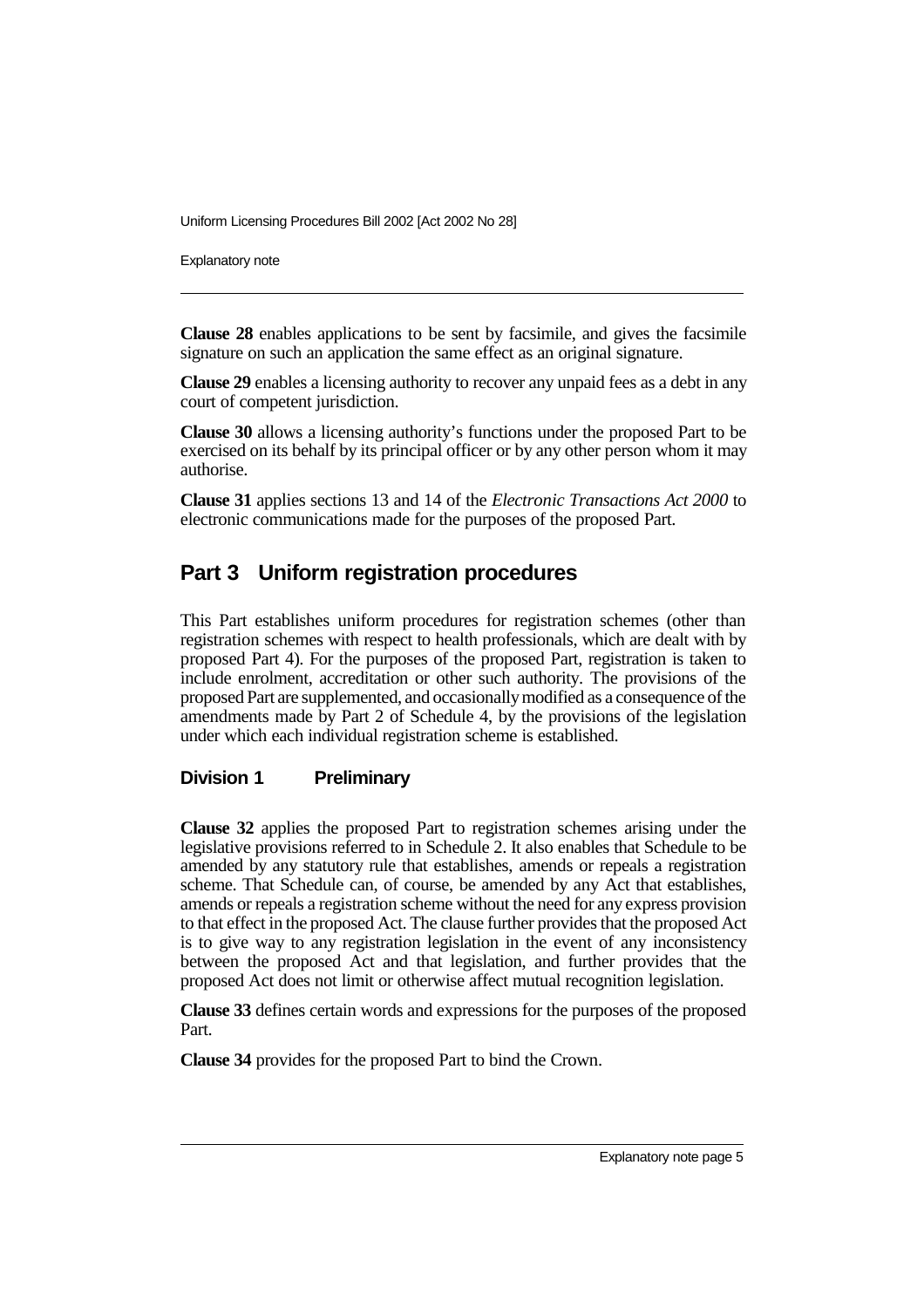Explanatory note

#### **Division 2 Applications**

**Clause 35** enables an application for the granting of registration to be made by any individual, partnership or corporation.

**Clause 36** enables a registered person to apply for the amendment of registration, but only if the relevant registration legislation allows registration to be amended.

**Clause 37** enables a registered person to apply for the transfer of registration, but only if the relevant registration legislation allows registration to be transferred.

**Clause 38** enables a registered person to apply for the renewal of registration at any time while registration is in force.

**Clause 39** enables a registered person to apply for the restoration of registration at any time after registration has expired.

**Clause 40** enables a registered person to apply for the replacement of a certificate of registration if the certificate is lost, damaged or destroyed.

**Clause 41** sets out the procedure for making an application, and expressly authorises applications to be made either in writing or by means of electronic communication.

**Clause 42** provides for the payment of fees in connection with an application, and reduces any fee payable for processing the application where the application is made by means of electronic communication.

#### **Division 3 Determination of applications**

**Clause 43** allows the relevant registration authority to require an applicant to provide further information in relation to, or evidence in support of, an application, and allows it to refuse to deal with the application if the required information or evidence is not provided.

**Clause 44** sets out the procedure to be followed for advertising applications where the relevant registration legislation requires them to be advertised.

**Clause 45** enables an applicant to withdraw an application.

**Clause 46** provides that an application that has not been determined within 28 days after it was made is taken to have been refused for the purposes of any right of review. Certain periods are discounted from the calculation of the 28-day period,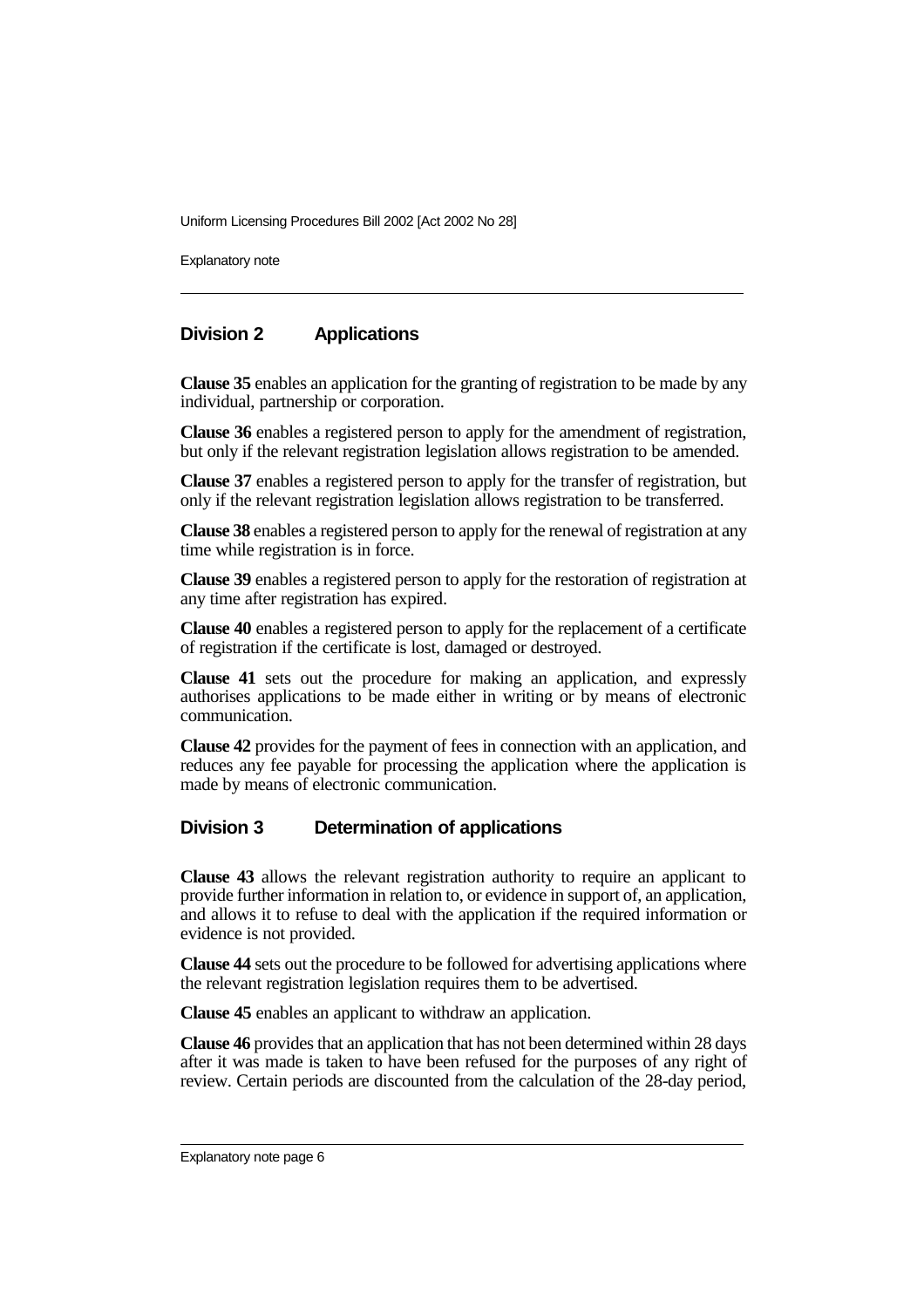Explanatory note

being periods during which the registration authority is unable to deal with the application because of (for example) an unfulfilled request for further information from the applicant.

**Clause 47** requires a registration authority to determine an application by granting the application, either conditionally or unconditionally, or by refusing the application.

**Clause 48** requires a registration authority to notify the applicant of its decision on an application and, if the applicant (or, in the case of an advertised application to which there have been objections, any objector) so requests, to notify the applicant (or objector) of its reasons for the decision.

**Clause 49** sets out the manner and form in which registration must be effected and a certificate of registration issued.

**Clause 50** states when registration commences and the period for which it has effect. In particular, it extends the period of registration for which an application for renewal has been made until the date the application is determined.

**Clause 51** provides for the refund of certain fees if an application is refused.

**Clause 52** provides the applicant (and, in the case of an advertised application, an objector) with a right of review by the Administrative Decisions Tribunal in respect of a registration authority's decision on an application.

#### **Division 4 Administration of registration schemes**

**Clause 53** makes it a condition of registration that a registered person must notify the relevant registration authority of certain matters as they occur and, in the case of continuing registration (that is, registration that has no fixed term), must periodically notify the registration authority that specified particulars with respect to the registered person remain unchanged.

**Clause 54** makes it a condition of continuing registration that the registered person must periodically pay a registration administration fee to the relevant registration authority.

**Clause 55** enables a registration authority to issue evidentiary certificates as to certain matters, such certificates being admissible in legal proceedings as to the matters to which they certify.

**Clause 56** provides for the manner in which a registration authority may serve notices on a person for the purposes of the proposed Act and, in particular, specifies when such a notice may be served by means of electronic communication.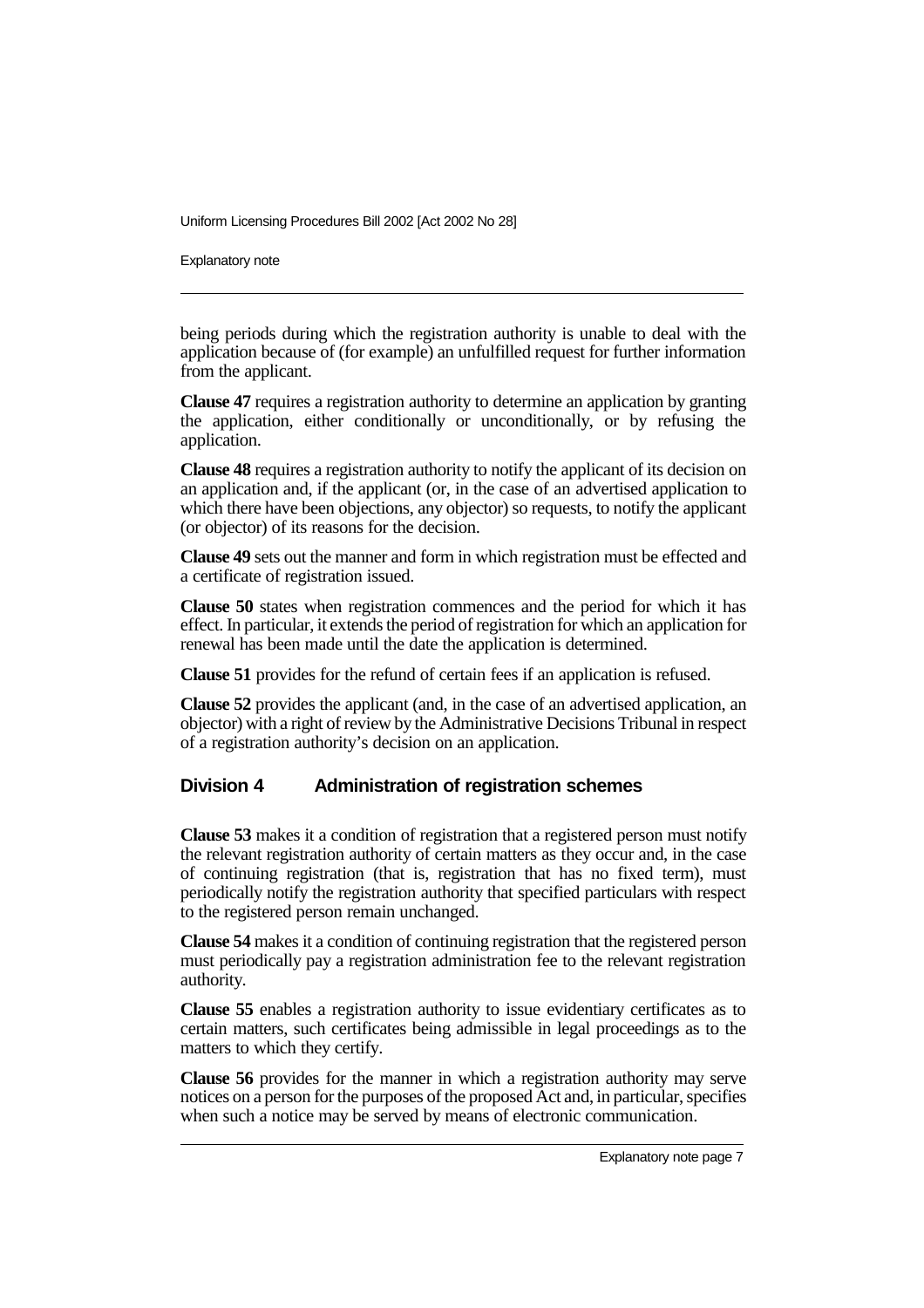Explanatory note

**Clause 57** enables applications to be sent by facsimile, and gives the facsimile signature on such an application the same effect as an original signature.

**Clause 58** enables a registration authority to recover any unpaid fees as a debt in any court of competent jurisdiction.

**Clause 59** allows a registration authority's functions under the proposed Part to be exercised on its behalf by its principal officer or by any other person whom it may authorise.

**Clause 60** applies sections 13 and 14 of the *Electronic Transactions Act 2000* to electronic communications made for the purposes of the proposed Part.

### **Part 4 Uniform registration procedures for health professionals**

This Part establishes uniform procedures for registration schemes with respect to health professionals. The provisions of the proposed Part are supplemented, and occasionally modified as a consequence of the amendments made by Part 3 of Schedule 4, by the provisions of the legislation under which each individual registration scheme is established. What distinguishes the proposed Part from Part 3 is that it contains only those provisions that are relevant to the various health professional registration schemes. These schemes are all virtually identical.

#### **Division 1 Preliminary**

**Clause 61** applies the proposed Part to registration schemes arising under the legislative provisions referred to in Schedule 2. It also enables that Schedule to be amended by any statutory rule that establishes, amends or repeals a registration scheme. That Schedule can, of course, be amended by any Act that establishes, amends or repeals a registration scheme without the need for any express provision to that effect in the proposed Act. The clause further provides that the proposed Act is to give way to any registration legislation in the event of any inconsistency between the proposed Act and that legislation, and further provides that the proposed Act does not limit or otherwise affect mutual recognition legislation.

**Clause 62** defines certain words and expressions for the purposes of the proposed Part.

**Clause 63** provides for the proposed Part to bind the Crown.

Explanatory note page 8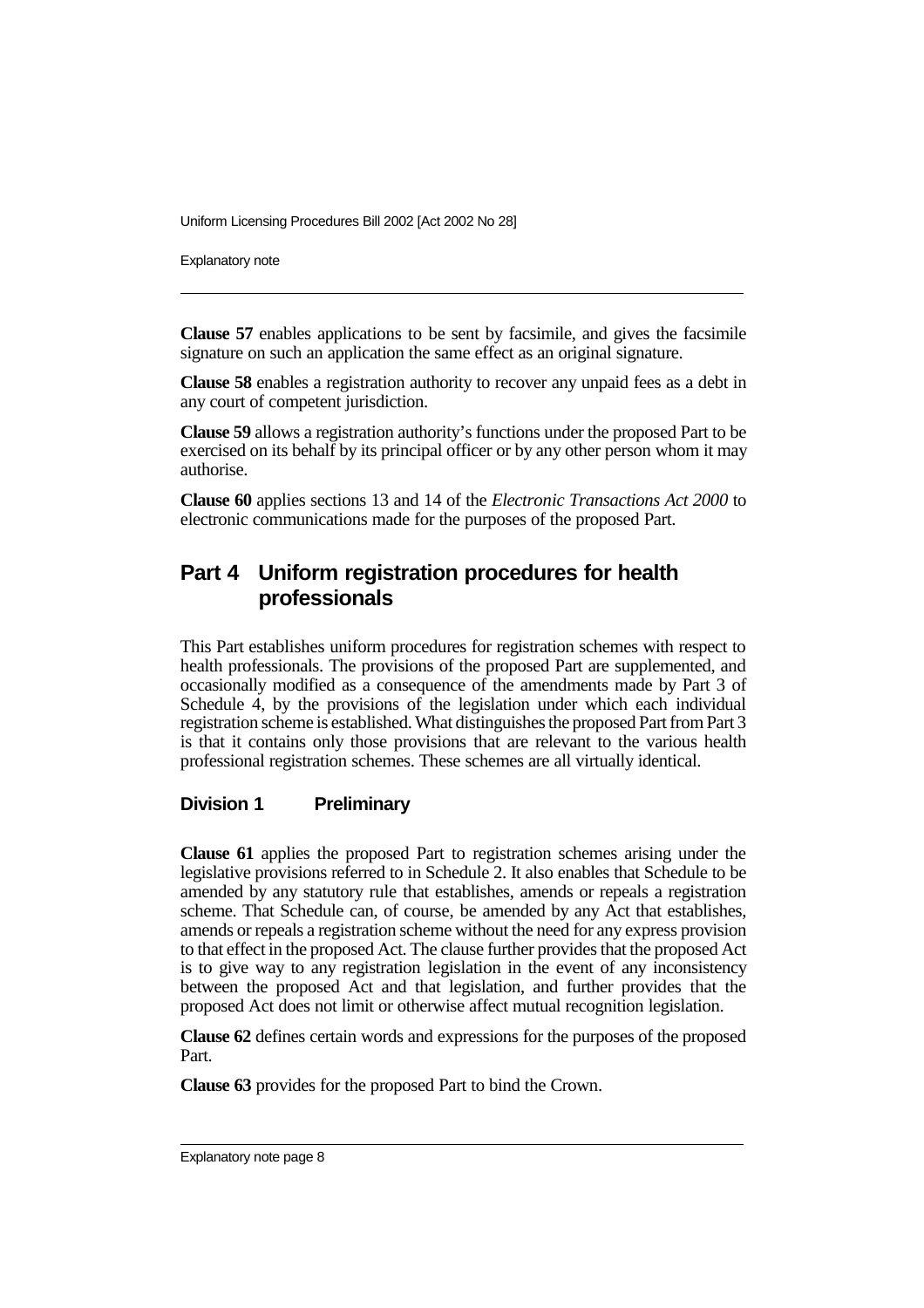Explanatory note

#### **Division 2 Applications**

**Clause 64** enables an application for the granting of registration to be made by any individual.

**Clause 65** enables a registered person to apply for the amendment of registration.

**Clause 66** enables a registered person to apply for the restoration of registration at any time after registration has expired.

**Clause 67** enables a registered person to apply for the replacement of a certificate of registration if the certificate is lost, damaged or destroyed.

**Clause 68** sets out the procedure for making an application, and expressly authorises applications to be made either in writing or by means of electronic communication.

**Clause 69** provides for the payment of fees in connection with an application.

#### **Division 3 Determination of applications**

**Clause 70** allows the relevant registration authority to require an applicant to provide further information in relation to, or evidence in support of, an application, and allows it to refuse to deal with the application if the required information or evidence is not provided.

**Clause 71** enables an applicant to withdraw an application.

**Clause 72** provides that an application that has not been determined within 3 months after it was made is taken to have been refused for the purposes of any right of review. Certain periods are discounted from the calculation of the 3-month period, being periods during which the registration authority is unable to deal with the application because of (for example) an unfulfilled request for further information from the applicant.

**Clause 73** requires a registration authority to determine an application by granting the application, either conditionally or unconditionally, or by refusing the application.

**Clause 74** requires a registration authority to notify the applicant of its decision on an application and, if the applicant so requests, to notify the applicant of its reasons for the decision.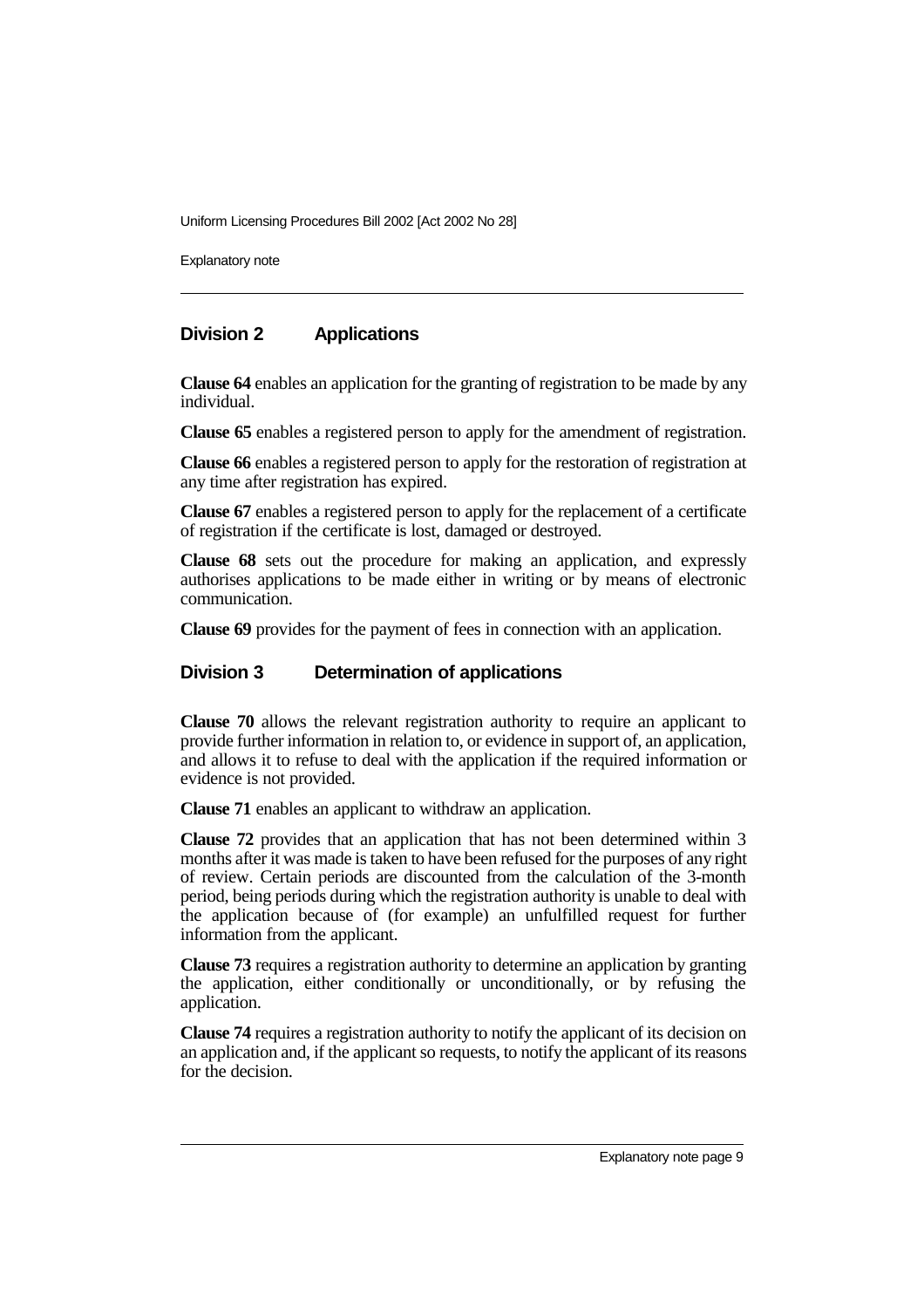Explanatory note

**Clause 75** sets out the manner and form in which registration must be effected and a certificate of registration issued.

**Clause 76** states when registration commences.

**Clause 77** provides for the refund of certain fees if an application is refused.

#### **Division 4 Administration of registration schemes**

**Clause 78** provides for the manner in which a registration authority may serve notices on a person for the purposes of the proposed Act and, in particular, specifies when such a notice may be served by means of electronic communication.

**Clause 79** enables applications to be sent by facsimile, and gives the facsimile signature on such an application the same effect as an original signature.

**Clause 80** applies sections 13 and 14 of the *Electronic Transactions Act 2000* to electronic communications made for the purposes of the proposed Part.

#### **Part 5 Miscellaneous**

**Clause 81** is a formal provision giving effect to a Schedule of amendments to other Acts and statutory rules.

**Clause 82** is a formal provision giving effect to a Schedule of savings, transitional and other provisions.

**Clause 83** requires the Minister administering the proposed Act to review the Act after 5 years and to table in Parliament a report on the outcome of the review.

#### **Schedule 1 Licences to which Part 2 of Act applies**

This Schedule contains a list of statutory provisions that provide for the granting of certain licences. By virtue of proposed section 3, and corresponding provisions being inserted into the relevant Act or statutory rule by the amendments in proposed Part 1 of Schedule 4, the granting of such a licence will be subject to the provisions of Part 2 of the proposed Act. The statutory provisions belong to the following Acts and statutory rules:

*Charitable Fundraising Act 1991 Conveyancers Licensing Act 1995*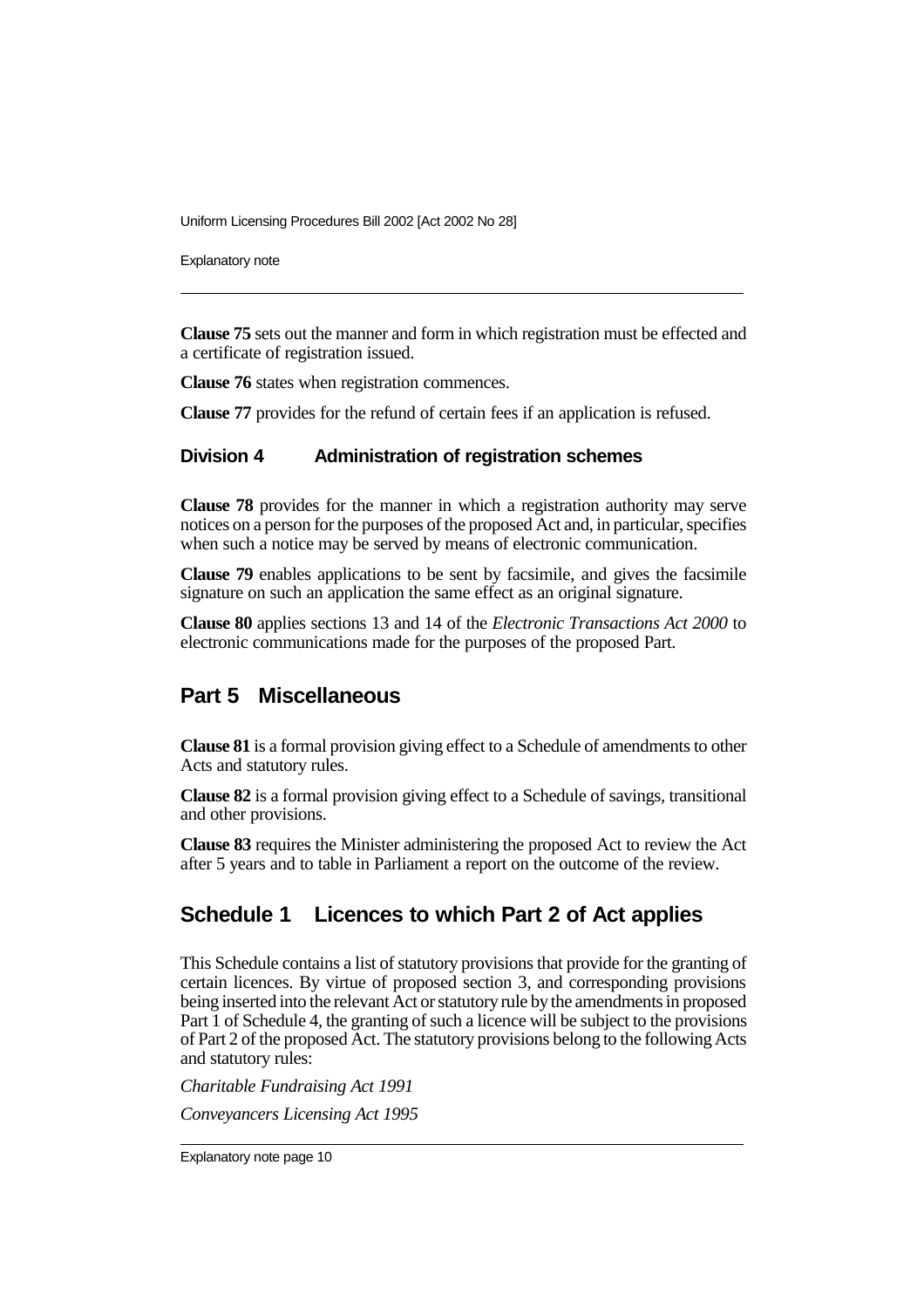Explanatory note

*Dangerous Goods Act 1975 Dangerous Goods (General) Regulation 1999 Employment Agents Act 1996 Home Building Act 1989 Lotteries and Art Unions Act 1901 Motor Dealers Act 1974 National Parks and Wildlife Act 1974 Occupational Health and Safety Regulation 2001 Pawnbrokers and Second-hand Dealers Act 1996 Property, Stock and Business Agents Act 1941 Trade Measurement Act 1989 Travel Agents Act 1986*

## **Schedule 2 Registration to which Part 3 of Act applies**

This Schedule contains a list of statutory provisions that provide for the granting of certain registration (other than registration with respect to health professionals). By virtue of proposed section 3, and corresponding provisions being inserted into the relevant Act or statutory rule by the amendments in proposed Part 2 of Schedule 4, the granting of such registration will be subject to the provisions of Part 3 of the proposed Act. The statutory provisions belong to the following Acts and statutory rules:

*Occupational Health and Safety Regulation 2001 Property, Stock and Business Agents Act 1941 Valuers Registration Act 1975*

## **Schedule 3 Registration to which Part 4 of Act applies**

This Schedule contains a list of statutory provisions that provide for the granting of certain registration with respect to health professionals. By virtue of proposed section 3, and corresponding provisions being inserted into the relevant Act or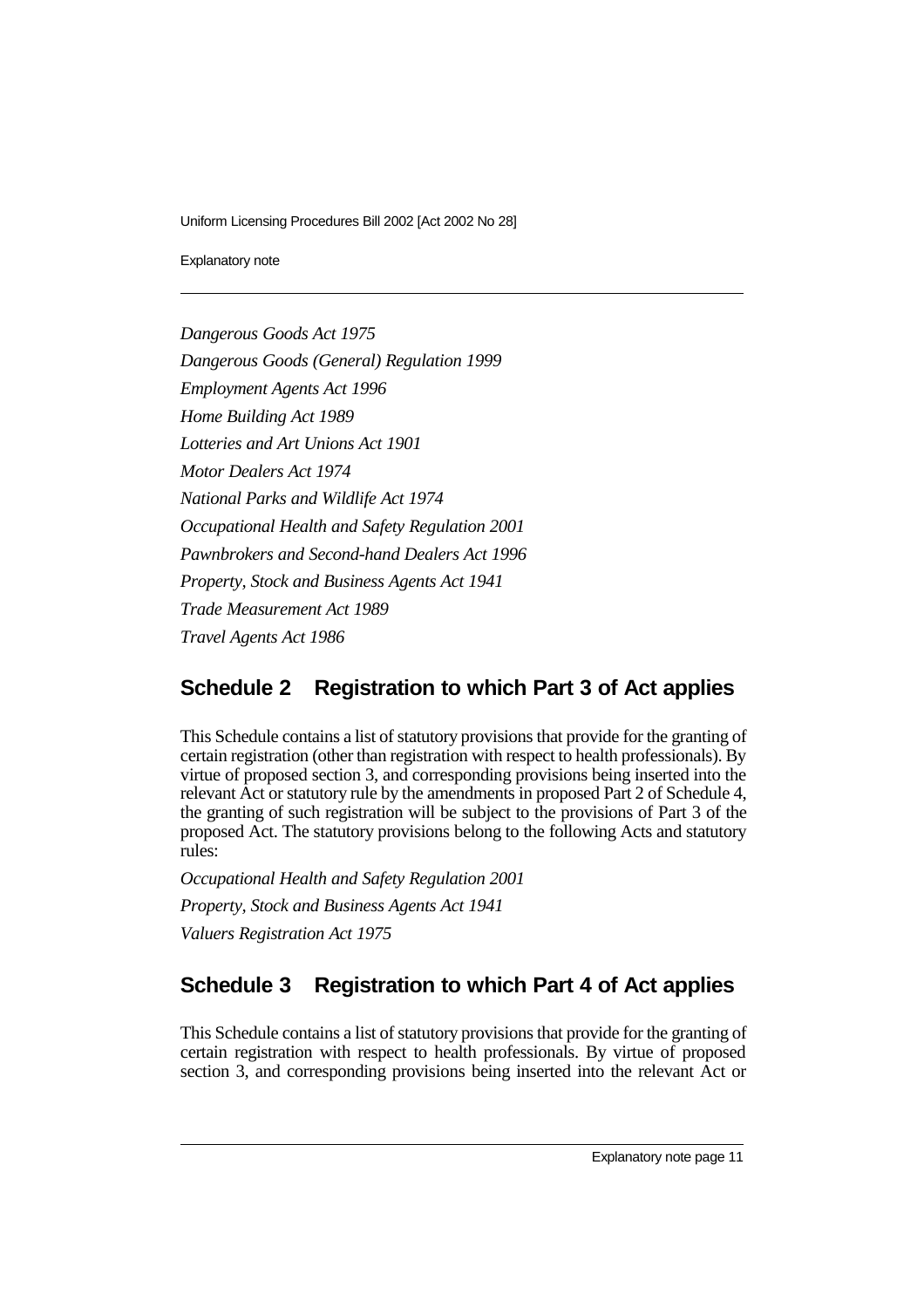Explanatory note

statutory rule by the amendments in proposed Part 3 of Schedule 4, the granting of such registration will be subject to the provisions of Part 4 of the proposed Act. The statutory provisions belong to the following Acts:

*Chiropractors Act 2001 Dental Technicians Registration Act 1975 Optical Dispensers Act 1963 Optometrists Act 1930 Osteopaths Act 2001 Physiotherapists Act 2001 Podiatrists Act 1989 Psychologists Act 2001*

#### **Schedule 4 Amendment of other Acts and statutory rules**

Parts 1, 2 and 3 of this Schedule contains amendments to each of the Acts and statutory rules listed in Schedules 1, 2 and 3. These amendments insert provisions that apply the provisions of proposed Part 2, 3 or 4, with appropriate modifications, and amend or repeal other provisions as a consequence of their application.

Part 4 of this Schedule contains a number of other amendments:

- (a) amendments to the *Business Names Act 1962* to facilitate the electronic lodgment of applications, statements and notices, and to ensure that certain private information is not improperly disclosed,
- (b) an amendment to the *Crimes Act 1900* to create an offence of wilfully or recklessly providing false or misleading information, or of withholding information, in response to the requirements of an Act or statutory rule or in connection with an application under an Act or statutory rule (an offence punishable by imprisonment for 2 years, or a fine of 200 penalty units, or both),
- (c) an amendment to the *Dental Technicians Registration Act 1975* to omit a provision with respect to the giving of false or misleading information,
- (d) an amendment to the *Home Building Act 1989* to update certain references to electrical wiring work and gasfitting work,

Explanatory note page 12